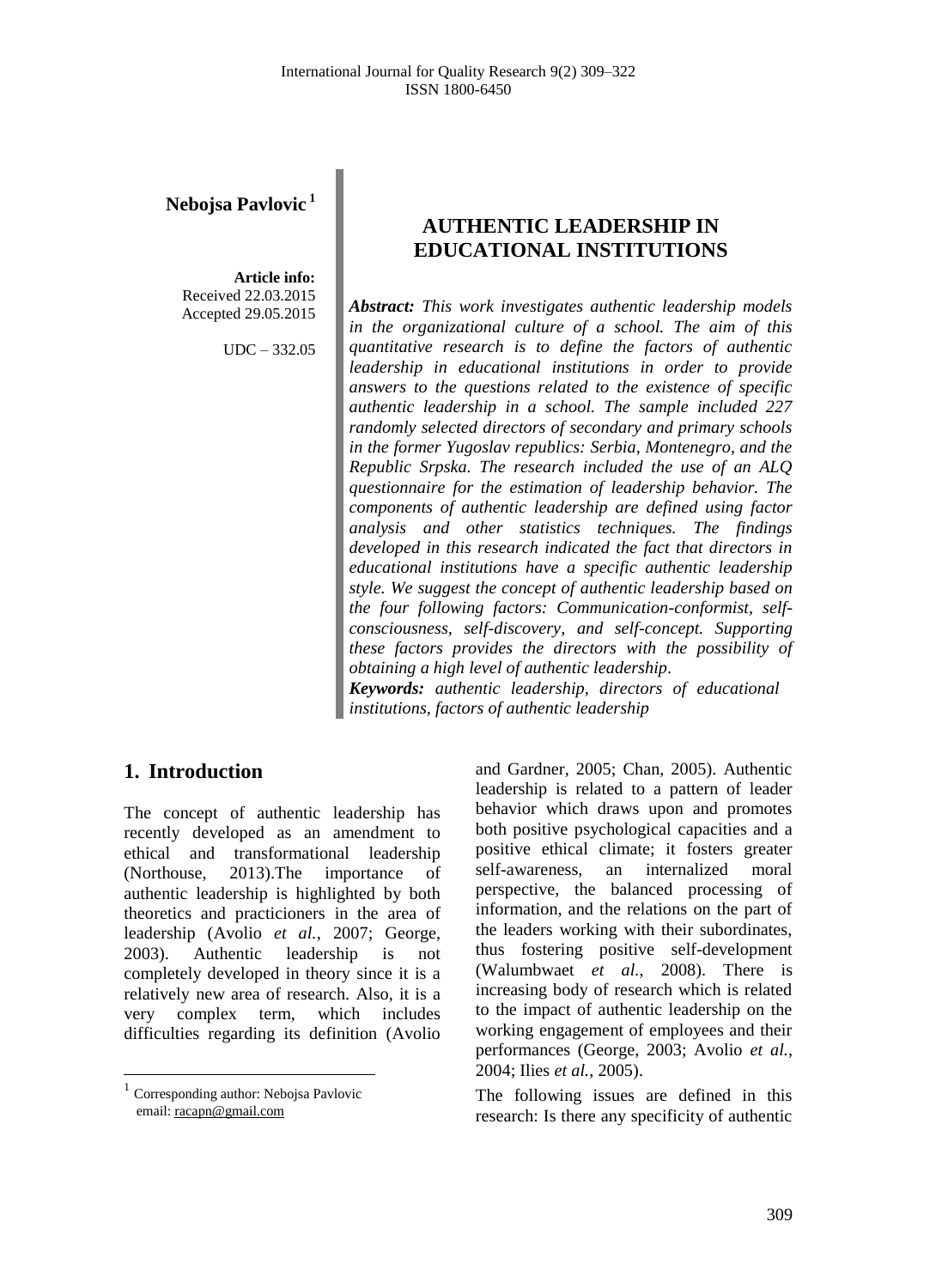

leadership in educational institutions? Is it different from the findings of other researchers who have conducted research elsewhere in the world? According to Avolio *et al.* (2009), 98% of research on leaders originates from the USA. Therefore, it is important to investigate leadership in other parts of the world. We have chosen three former Yugoslav republics for our research: Serbia, Montenegro, and the Republic Srpska. The special challenge for this research lies in a fact that this region is culturally and sociologically different from other regions in the world. The main feature of this culture is that this culture is collectivistic. Hence, it is not the most favorable area for the development of authentic leadership (as opposed to the individualistic culture developed in the USA) (Hofstede, 2005). On the other hand, recent researchwas based on the collection of data from their followers (Walumbva *et al.*, 2008; Azanza *et al.*, 2013). This research is specific and starts from the leaders – the directors of educational institutions. It is considered that problems related to authentic leadership can be better observed from the position of the leader since the authentic leadership construct is mostly based on selfawareness rather than the evaluation of other individuals (Gardner *et al.*, 2005). The following research on authentic leadership in educational institutions should involve teachers in order to measure the differences between the perspectives of both the leaders and followers. Recent investigations were not able to clarify which research could make better predictions on the development of authentic leadership: qualitative or quantitative. Research on leadership behavior developed through the investigation ofleaders, or by obtaining data from their followers (Avolio and Gardner, 2005). Van Eersel (2014) claimed that there is a certain tendency of managers to exaggerate (up to 80% of them) during the self-estimating processes. On the other hand, the following issue appeared: Are followers able enough to become familiar enough with the personality

of their leader?

In order to fulfil the aim of this research, the factors of authentic leadership in educational institutions need to be defined. Also, their importance for the development of authentic leadership has to be highlighted.

This work used an ALQ questionnaire (Authentic Leadership Questionnaire), which was a useful tool for defining authentic leadership practices during previous research (Northouse, 2013).

A more complete explanation of the way in which authentic leaders function in educational institutions and other working environments is provided by focusing on reseach and by describing the factors of authentic leadership.

# **2. Literature review**

### **2.1. Authentic leadership**

The literature included two approaches: theoretical and practical (Northouse, 2013). The theoretical approach is based on<br>research on authentic leadership in research on authentic leadership in transformational and ethical leadership. Authentic leadership is developed as an important part of transformational leadership (Bass and Steidlmeier, 1999). Robbins and Coutler (2005) claimed that authentic leadership is the most important dimension of ethical leadership. An analysis of the theoretical approach reached the conclusion that authentic leadership is the most important dimension of ethical leadership. Also, it is concluded that there are many different theoretical approaches regarding the way of the development of authentic leadership. Shamir and Eilam (2005) claimed that authentic leaders are developed from the school of life, which makes them originals rather than copies. It means that authenticity cannot be learned and transferred to other leaders. Eagli (2005) claimed that authentic leadership develops together with leader followers, and that it has no value without them. Followers influence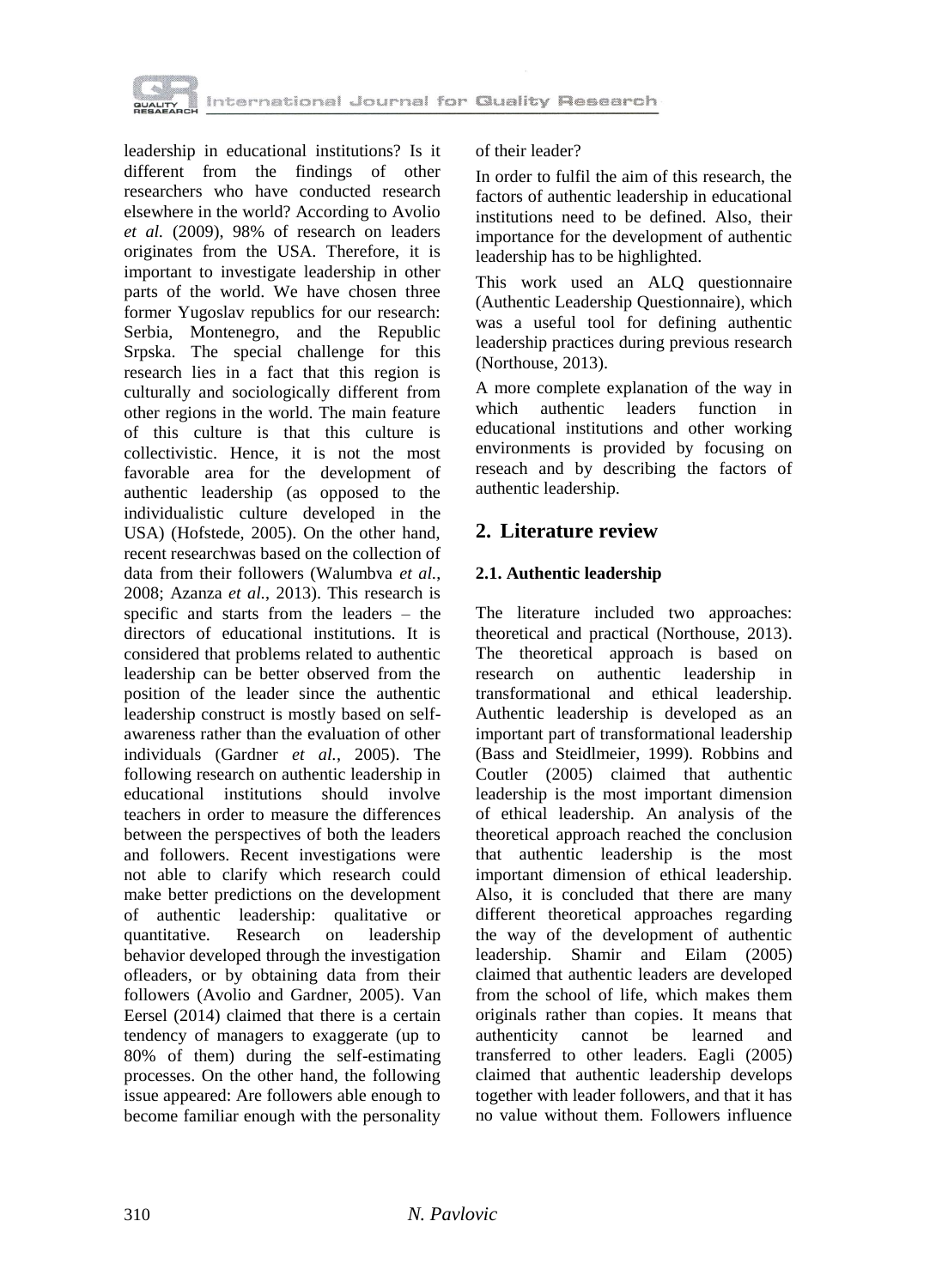

thebehavior of their leader. The leader needs to act conformally in order to survive in their leadership position and to be appreciated by the group (Aronson *et al.*, 2013). Avolio and Gardner (2005) claimed that authentic leadership is changeable and emerges from a developmental perspective. It can be developed and fostered by learning from a leader. The theoretical approach by Walumbva *et al.* (2018) explained that authentic leadership is based on strong ethical principles and positive phychological qualities (confidence, hope, optimism, and resistance). Walumbwa *et al.* (2008) and Avolio *et al.* (2009) created a model of authentic leadership, which is widely used (Northouse, 2013). It included four different but related components: 1.Self-awaresness – includingthepersonal perceptions of a leader on the self-awareness of individuals (Kernis, 2003); 2. Internalized moral perspective– actions aligned with beliefs and morals of the leader (Gardner *et al.*, 2005); 3.Balance – accepting the points of view of people with different opinions (Walumbwa *et al.*, 2010); 4.Relational transparency – communication and openness to others (Kernis, 2003). Leaders need to develop each of these four components of behavior.

Two practical approaches are also present beside the above-mentioned theoretical approaches: authentic leadership – approach by Terry Robert and George Bill (Northouse, 2013).

The approach by Terry (1993) is oriented on practice and it uses the formula: "How leadership should work." authentic leadership developed by his approach is aimed at the actions of a leader in certain situation. Authentic leaders make efforts to act appropriately. Each leader has to answer the two following questions: 1) What is actually happening? 2) What are we going to do about that? The proper estimation and responses by leaders on these questions are essential for an organization.

The approach developed by George Bill identifies compassion and emotions. George (George, 2003; George and Sims, 2007) focuses on the features of authentic leaders. He described the important features of authentic leadership and the way in which individuals can develope them in order to become authentic. George claimed that authentic leaders have a true wish to serve others which originates from their core values. Authentic leaders have five main features: they understand the purpose of their leadership; they have strong values for the real thing; they develop honest relationships with others; and they provide self-discipline and passion to leadership straight from their heart.

Among the previous research on authentic leadership in educational institutions, the research by Bento and Ribeiro (2013) was also interesting. It was conducted in Brazil including a sample from their group of followers. Their findings showed that there was a high level of authentic leadership by school directors. Another research was conducted in Malaysia (Opatokun *et al.*, 2013). Followers were included in the research sample in this case. Both of these studies were different from this research regarding the sample and the fact that this research was conducted only for the level of authentic leadership.

Regarding critics, Northouse (2013) emphasized that authentic leadership sounds good, including a lot of advice for leaders to become authentic. Respect for the moral dimension by a leader is very important, including the possibility for the development of this kind of leadership through learning. Northuse (2013) is a concern when talking about research on the subject of authentic leadership. According to him, it is necessary to accurately and definitively proof that authentic leadership brings good results for organizations. On the other hand, do the followers know the personality of their leader well enough?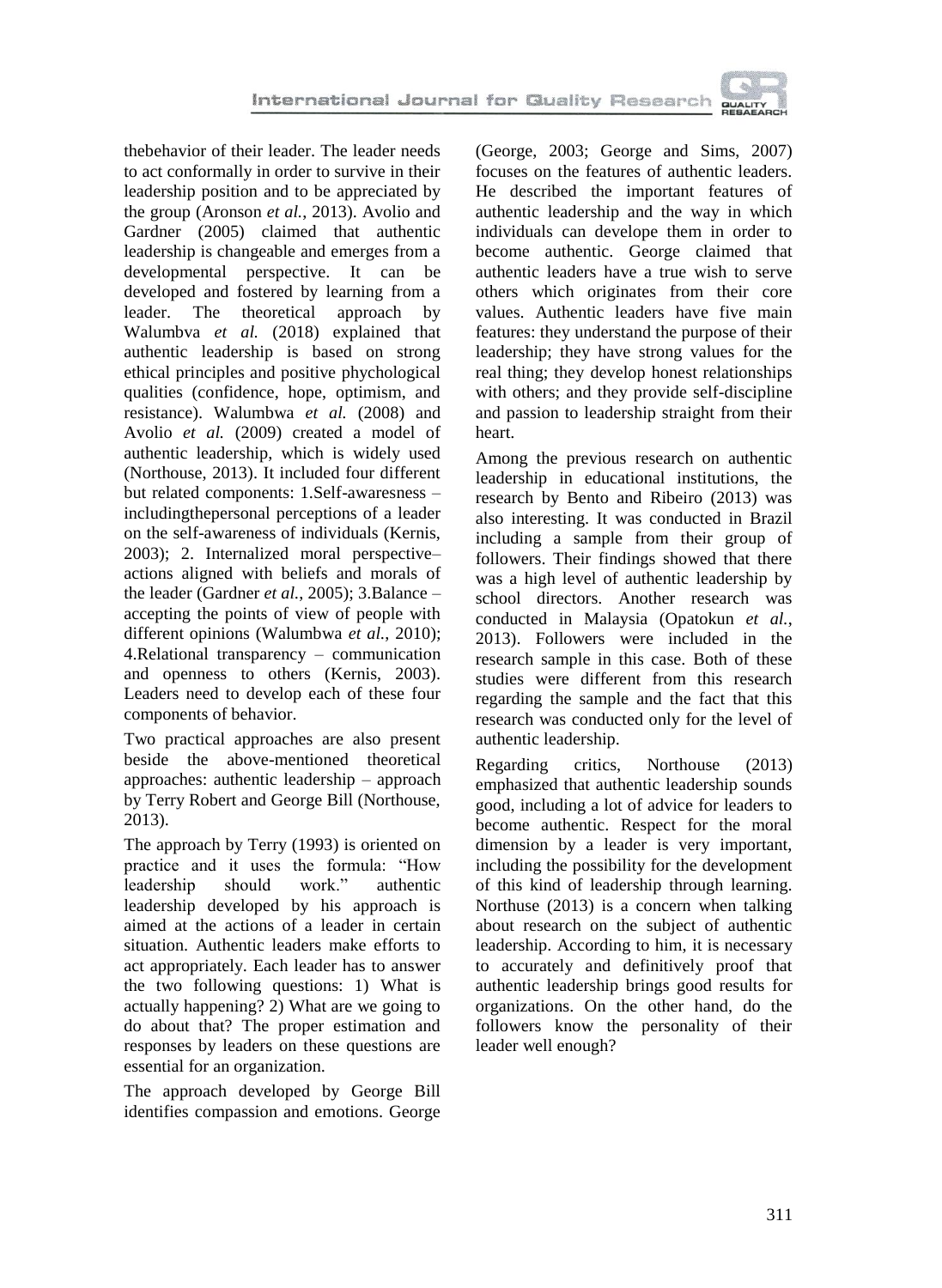

#### **2.2. Organizational culture of educational institutions**

Organizational culture is considered as an important factor which can be used for better understanding of the way of life and work in educational institutions (Domović, 2004).

Scholars started to acknowledge significance of organizational culture more seriously during "80s. They concluded that there is certain force which has a strong influence on relationships within organizations (Schein, 2010). Investigating of organizational culture in school contributed to development of many advantages regarding practice of educational institutions. Also, it helped in solving the problem on promotion of school environment (Staničić, 2006).

There is no official definition of organizational culture. Peterson and Deal (2008) claimed that organizational culture of educational institutions is a set of norms, values, beliefs, tradition and customs developed over time. Owens (2004) said that organizational culture includes commonly acknowledged philosophy, ideology, beliefs, expectations, attitudes and norms of the community.

Commonly accepted definition of organizational culture was also developed by Schein (2010) who claimed that organizational culture is set of important conclusions which developed and applied by certain organization under the influence of external or internal factors. According to his opinion, organizational culture formed in this way becomes value and it transfers to new members of the organization. These members are assigned to keep, maintain and develop organizational culture. Each generation of employees gets instruction via organizational culture on a way how to participate, feel and think of same problems with which organization is faced.

Therefore, the center of organizational culture is pattern of unconscious thinking which can be observed by behavior of each member of organization. In this way,

organization provides order, facilitates living within it (Moitahedzadeh and Izadi, 2013). Also, culture of organization can be used for predicting of its reaction to internal and external environment.

During investigating of organizational culture, scholars concluded that there are two kinds of organizational culture. In other words, there is strong and weak organizational culture. The main characteristic of weak culture is the fact that it is not embedded in one organization through strong belief. Also, it is prone to change. Usually, weak cultures exist in young organizations which are not relied on tradition (Nikolic and Nastasic, 2010).

On the other hand, organizations with strong culture are relied on tradition of institution and resistant to changes. Hence, strong culture becomes an obstacle for changes, which is one of main characteristics of educational institutions. Robbins and Coutler (2005) claimed that organizations mostly have strong organizational culture with strong influence on school directors. In such circumstances, school director will try to adapt to existing culture without wish to change it.

Directors of educational institutions play important role in creating of organizational culture. They trigger changes in organizational culture if it is not suitable for educational institution. If organizational culture is suitable, school director makes efforts to preserve it by emphasizing its values. The main task of school director is to develop successful school. Selection of school director is important action for each educational institution since it is not only important to choose someone who will maintain school administration in a good way. It is also important to have school director who will be able to change the organizational culture if it is not suitable for such educational institution or otherwise, to preserve it in case it is suitable.

Regarding organizational culture, school director will have a problem in accepting of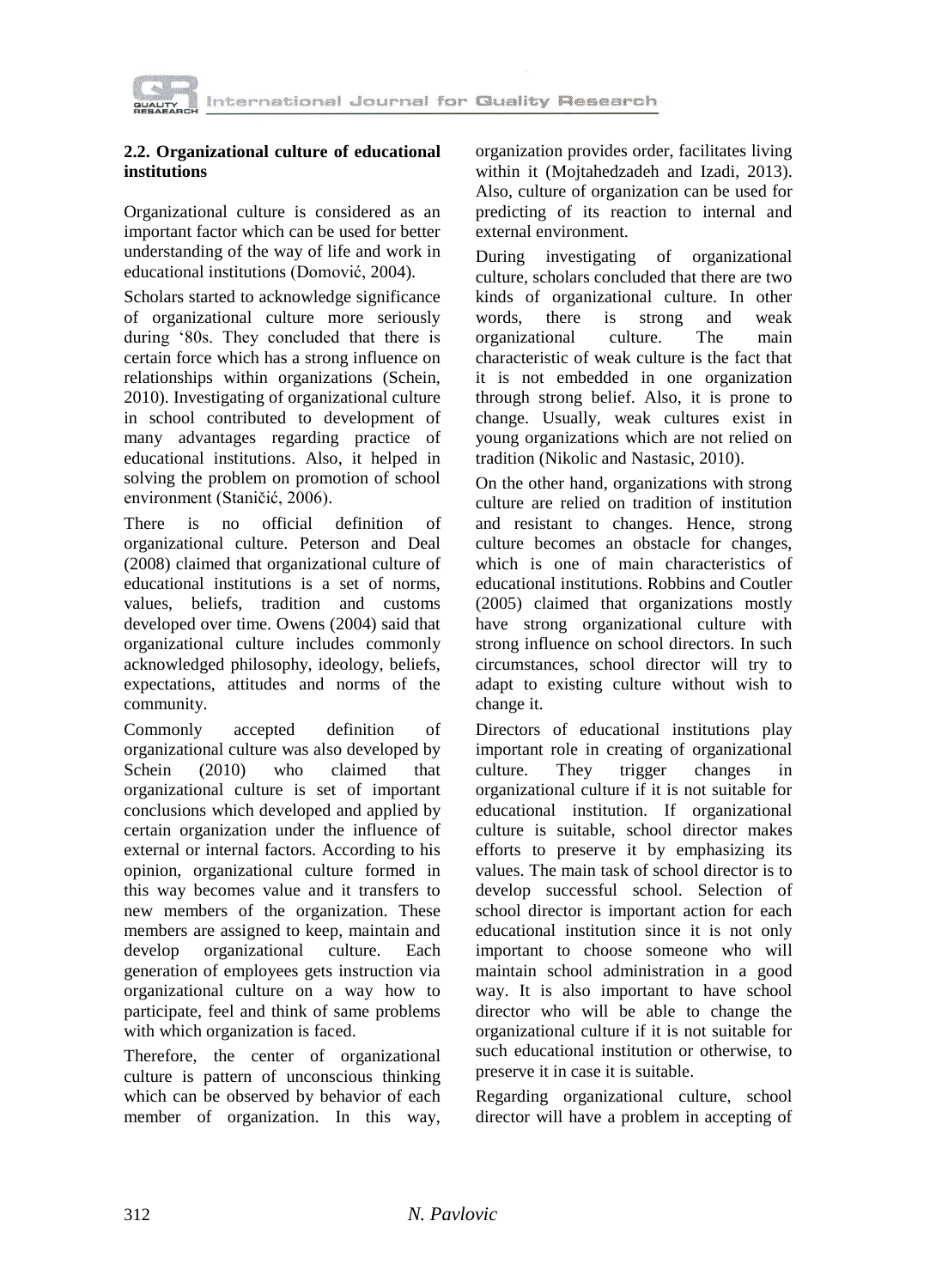changes by other members of the organization. School director is selected in a specific way in surveyed schools. All members of the organization have a right to participate in selection of school director. It means that they mostly choose people who will continue to maintain existing organizational culture of the school. They rarely choose someone who might provide certain changes. Therefore, it is very difficult to change organizational culture of educational institution since school director has a difficult task to change adopted values and attitudes of employees within a collective. Values are usually accepted by long term repeating during work in educational institutions while previous organizational culture is already present in attitudes of employees. Therefore, they mostly do not want to change such way of thinking and behavior.

# **3. Methods**

The main aim of this research is to define the character of authentic leadership in educational institutions using the abovementioned factors. The specific aim is related to the determining of the usefulness of these factors for describing and defining authentic leadership.

The work on this research was started through defining of problems: Is there any specificity of authentic leadership in<br>educational institutions? The specific educational institutions? The problem was the following: Are there any differences between authentic leaders depending on their working environment?

The problem from this research was used for defining the research questions: 1) What<br>constructs are included in authentic constructs leadership? What is the importance of each of these constructs and what is their mutual relation?

### **3.1. Instrument**

The questionnaire –Authentic Leadership Questionnaire (ALQ Version 1.0, Avolio *at*  *al.*, 2007) was used for the purposes of this research. It included 16 questions using the Likert scale which included five values ranged from "absolutely agree" to "totally disagree."The questionnaire was developed for practical implementation, and most researchers on authentic leadership use this questionnaire (Northouse, 2013). It is very useful for a comparison of the obtained research findings. Approval for the use of the questionnaire was provided by Mind Garden, Inc. (www.mindgarden.com).It also included demographic variables important for research.

### **3.2. Sample**

The research was conducted from a random sample which included 227 directors of primary and secondary schools from three former Yugoslav republics: Serbia, Montenegro and the Republic Srpska. Among them, 66% of respondents were directors of primary schools, while the other 34% included directors of secondary schools. The average working experience of the responents was 23±8,40 years (*M±SD*), while the time period spent in the position of director was 8±6,96years (*M±SD*). The sample included 52% men and 48% women. The respondents were mostly from Serbia - 171 (75%) of the respondents, 36 (16%) of the respondents were from the Republic Srpska, and 20 (9%) of the respondents were from Montenegro. The size of the sample included 25% of all the directors of educational institutions in these states.

### **3.3. Procedure**

The questionnaire was filled in according to the instructions of researchers.

All the respondents voluntarily filled in questionnaire.

### **3.4. Statistic analysis**

All the data were analysed using statistics software SPSS 20 (Statistical Package for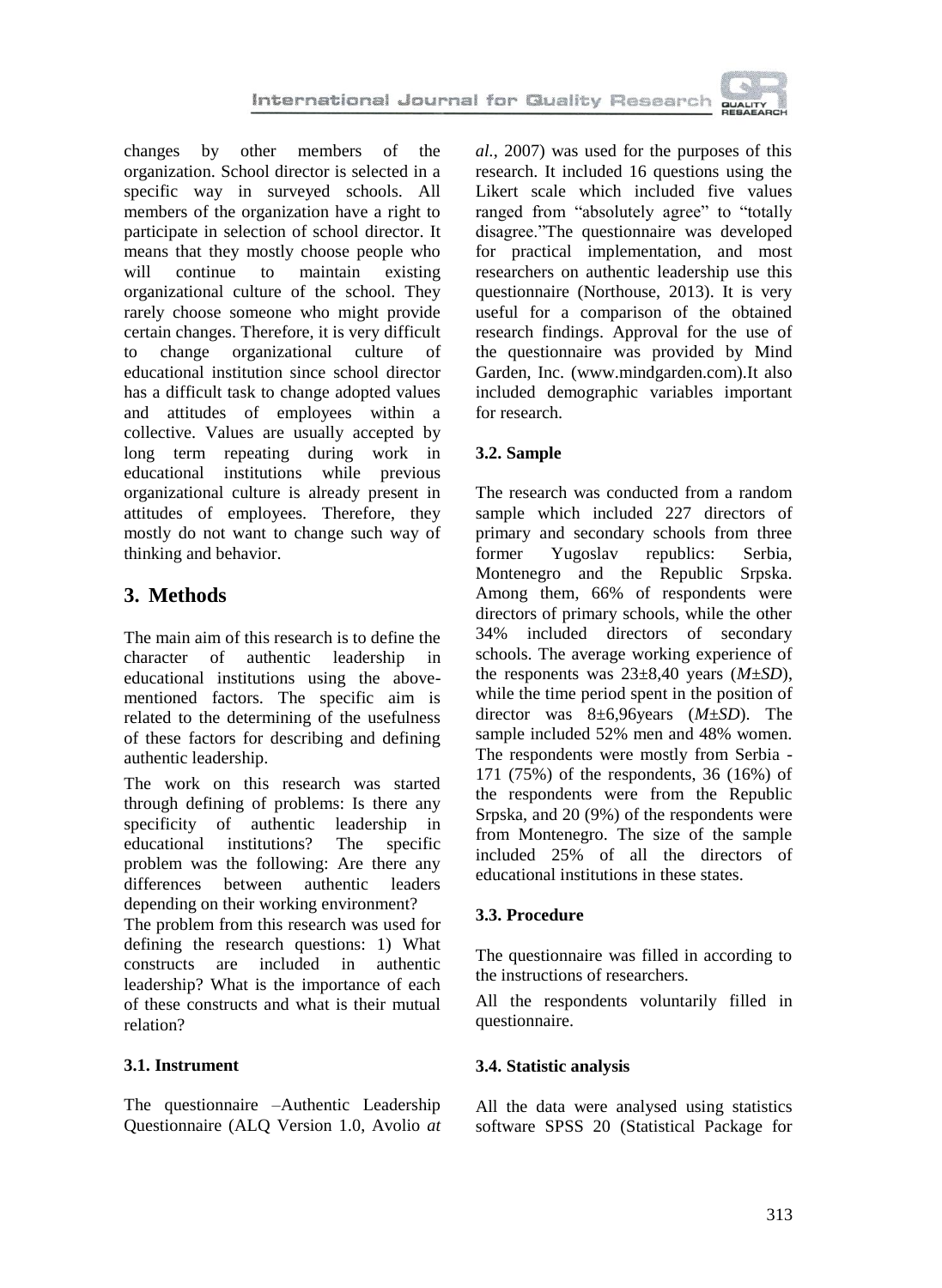

the Social Sciences for Windows).

The Cronbach α coefficient was used for testing the internal consistency of items from the questionnaire. The internal consistency of the scale for measuring authentic leadership was statistical high, with a Cronbach α coefficient value of 0.73.

In order to define the components of the authentic leadership, an explorative factor analysis using the Verimax method of components rotation was used. In this way, four latent constructs of authentic leadership were measured: Communicationalcomformism, self-consciousness, selfdiscovery, and self-concept.

The strength of the link between the identified components of authentic components of authentic leadership was investigated by using the Pearson coefficient of correlation.

# **4. Results**

The following answers should have been

Component 1 2 3 4 5 6 1 1,000 ,030 ,127 ,127 ,083 ,201 107 ,030 | 1,000 | 1,007 | 055 104, | 90, | 90, | 900, | 91,07 | 900, | 91,104 | 92, | 93, | 9 138, | 1,000 | 1,000 ,127 | 1,007 ,107 | 1,000 | 006 | 138 5 -,083 | 077 | -,081 | 0.06 | 1,000 | -,043 6 ,201 ,055 ,104 ,138 -,043 1,000 Extraction Method: Principal Component Analysis. Rotation Method: Oblimin with Kaiser Normalization.

**Table 1.** Component correlation matrix

The matrix showed that there is weak correlation betweenthecomponents (none of them crossed the theoretical limit of 0.32). Therefore, the use of orthogonal rotation is suggested. Accordingto these results, the identification of latent variables will be conducted via the Verimax rotation method.

The verification of the adequacy of the data for explorative factor analysis was conducted prior the analysis. The conditions which should be satisfied by the sample are related to the size of the sample and strength of the correlation between variables.

Two kinds of rules decide the right size of the sample (Tabachnick and Fidell, 2007):

provided for the following research questions: 1) Which constructs are included in the authentic leadership? 2) What is the importance of each of them, and what is their

First, a factor analysis was used for purpose

**4.1. Explorative factor analysis. Test of** 

An explorative factor analysis was conducted in order to respond to the research question: "Which constructs are included in authentic leadership?" The aim of the factor analysis is the identification of latent constructs which influence therespondents' answers on questions from the questionnaire. In order to determine the kind of rotation, a preliminary analysis was conducted using Oblimin rotation by the scope. The following matrix of the coefficients of factor

correlation was obtained (Table 1).

mutual relationship?

of analysis.

**data adequancy**

- The rule on the absolute size of the sample – depending on the author, the minimum size includes 100, 150, 200, 250, or 300 units; the size of the sample is 227, which is considered as a satisfactory size by many authors.
- The relationship between the number of variables and units of observation – depending on the author, it is considered that their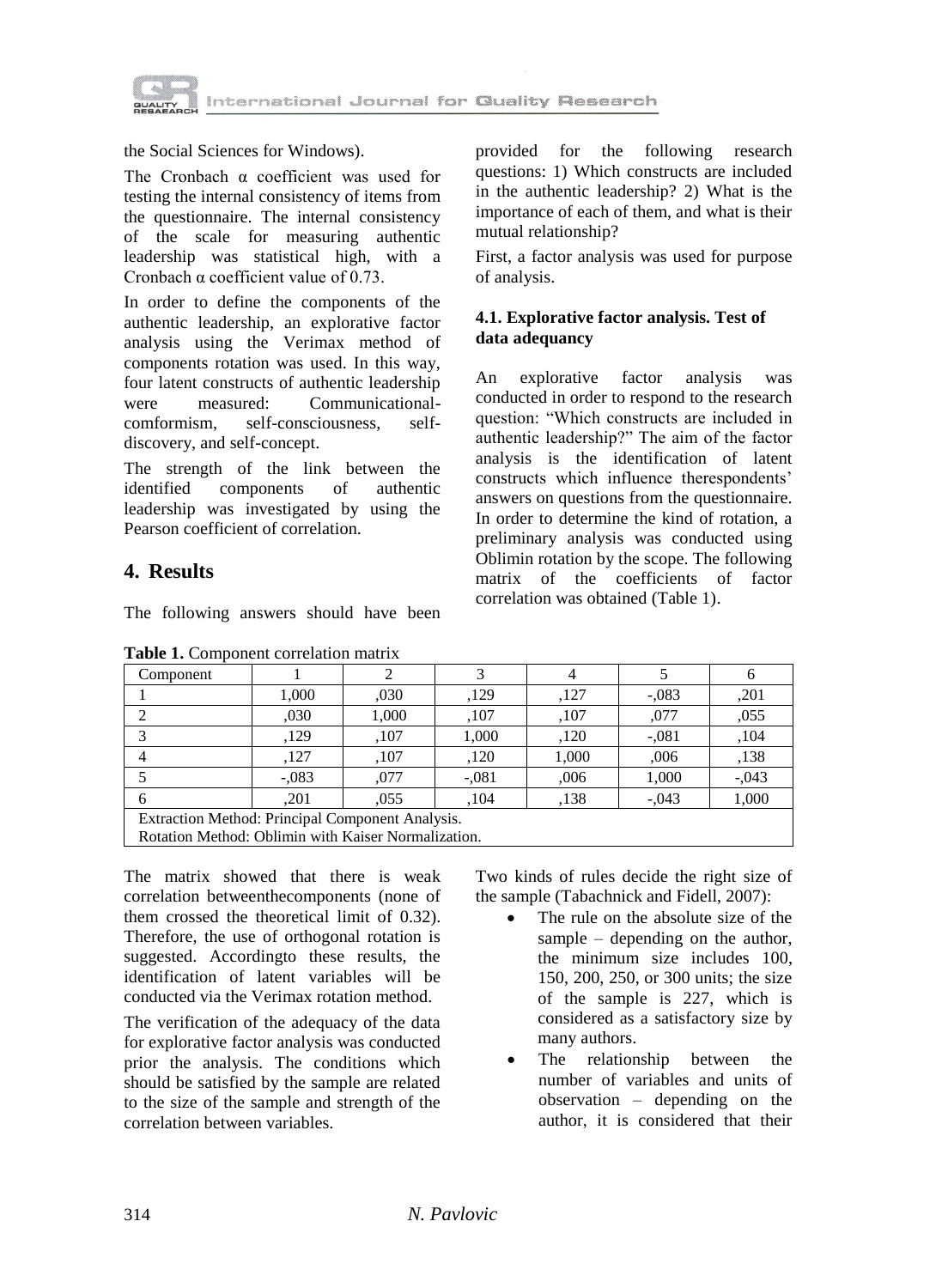

relationship should be within a ratio from 2:1 to 20:1; since this research included 16 variables, the relationship has a ratio of 14:1, which is sufficient for this case.

According to both criteria, it is concluded that the size of the sample is sufficient to continue with an analysis.

The strength of the correlation between the variables was checked by calculating the KMO measure for sample adequacy, the Bartlet test for sphericity and the using matrix for the correlation coefficients. The KMO measure for sample adequacy had a value of 0.717, which is greater than the limitation value of 0.6, while the Bartlet test for sphericity indicated that the data were suitable for factor analysis. In other words, there is a statistically important correlation between the variables.

The matrix of the correlation coefficients includes coefficients larger than 0.3, which is set as the limitation value. It also confirmed the adequacy of the data for factor analysis. The results analysis offered a conclusion that the data are suitable for factor analysis.

#### **4.2. Indentification of the latent variables**

The latent variables are identified using the Kaiser criterion, the Scree test, and parallel analysis.

According to the Kaiser criterion, the statistically important components are components with an Eigen value higher than 1. Table 2 indicates that the first (3.33), second  $(1.65)$ , third  $(1.41)$ , fourth  $(1.22)$ , fifth (1.13), and sixth (1.02) component have an Eigen value higher than 1, which together explain the 61% variances in the responses to the questionnaire.

The Scree diagram implies that the first milestone is at component 2, after which the dynamics of the curve are drastically slowed. However, the diagram does not contest the statistical importance of the first six components.

|                                                  |       | <b>Initial Eigenvalues</b> |               |       |          | <b>Extraction Sums of Squared</b> | Rotation Sums of Squared |          |            |  |
|--------------------------------------------------|-------|----------------------------|---------------|-------|----------|-----------------------------------|--------------------------|----------|------------|--|
| Component                                        |       |                            |               |       | Loadings |                                   | Loadings                 |          |            |  |
|                                                  | Total | $%$ of                     | Cumulative    | Total | $%$ of   | Cumulative                        | Total                    | $%$ of   | Cumulative |  |
|                                                  |       | Variance                   | $\frac{0}{0}$ |       | Variance | $\%$                              |                          | Variance | %          |  |
| $\vert$ 1                                        | 3,331 | 20,821                     | 20,821        | 3,331 | 20,821   | 20,821                            | 2,034                    | 12,715   | 12,715     |  |
| $\overline{\mathbf{c}}$                          | 1,650 | 10,315                     | 31,136        | 1,650 | 10,315   | 31,136                            | 1,821                    | 11,379   | 24,094     |  |
| 3                                                | 1,414 | 8,835                      | 39,971        | 1,414 | 8,835    | 39,971                            | 1,712                    | 10,697   | 34,792     |  |
| $\overline{4}$                                   | 1,222 | 7,636                      | 47,607        | 1,222 | 7,636    | 47,607                            | 1,688                    | 10,549   | 45,340     |  |
| 5                                                | 1,132 | 7,072                      | 54,679        | 1,132 | 7,072    | 54,679                            | 1,343                    | 8,392    | 53,733     |  |
| 6                                                | 1,025 | 6,407                      | 61,086        | 1,025 | 6,407    | 61,086                            | 1,176                    | 7,353    | 61,086     |  |
| 7                                                | .887  | 5,546                      | 66,632        |       |          |                                   |                          |          |            |  |
| $\,8\,$                                          | .847  | 5,293                      | 71,925        |       |          |                                   |                          |          |            |  |
| 9                                                | .723  | 4,518                      | 76,443        |       |          |                                   |                          |          |            |  |
| 10                                               | .645  | 4,031                      | 80,474        |       |          |                                   |                          |          |            |  |
| 11                                               | .634  | 3,965                      | 84,439        |       |          |                                   |                          |          |            |  |
| 12                                               | .614  | 3,838                      | 88,277        |       |          |                                   |                          |          |            |  |
| 13                                               | .548  | 3,424                      | 91,700        |       |          |                                   |                          |          |            |  |
| 14                                               | .506  | 3,162                      | 94,863        |       |          |                                   |                          |          |            |  |
| 15                                               | ,439  | 2,743                      | 97,605        |       |          |                                   |                          |          |            |  |
| 16                                               | .383  | 2,395                      | 100,00        |       |          |                                   |                          |          |            |  |
| Extraction Method: Principal Component Analysis. |       |                            |               |       |          |                                   |                          |          |            |  |

**Table 2.** Statistically important components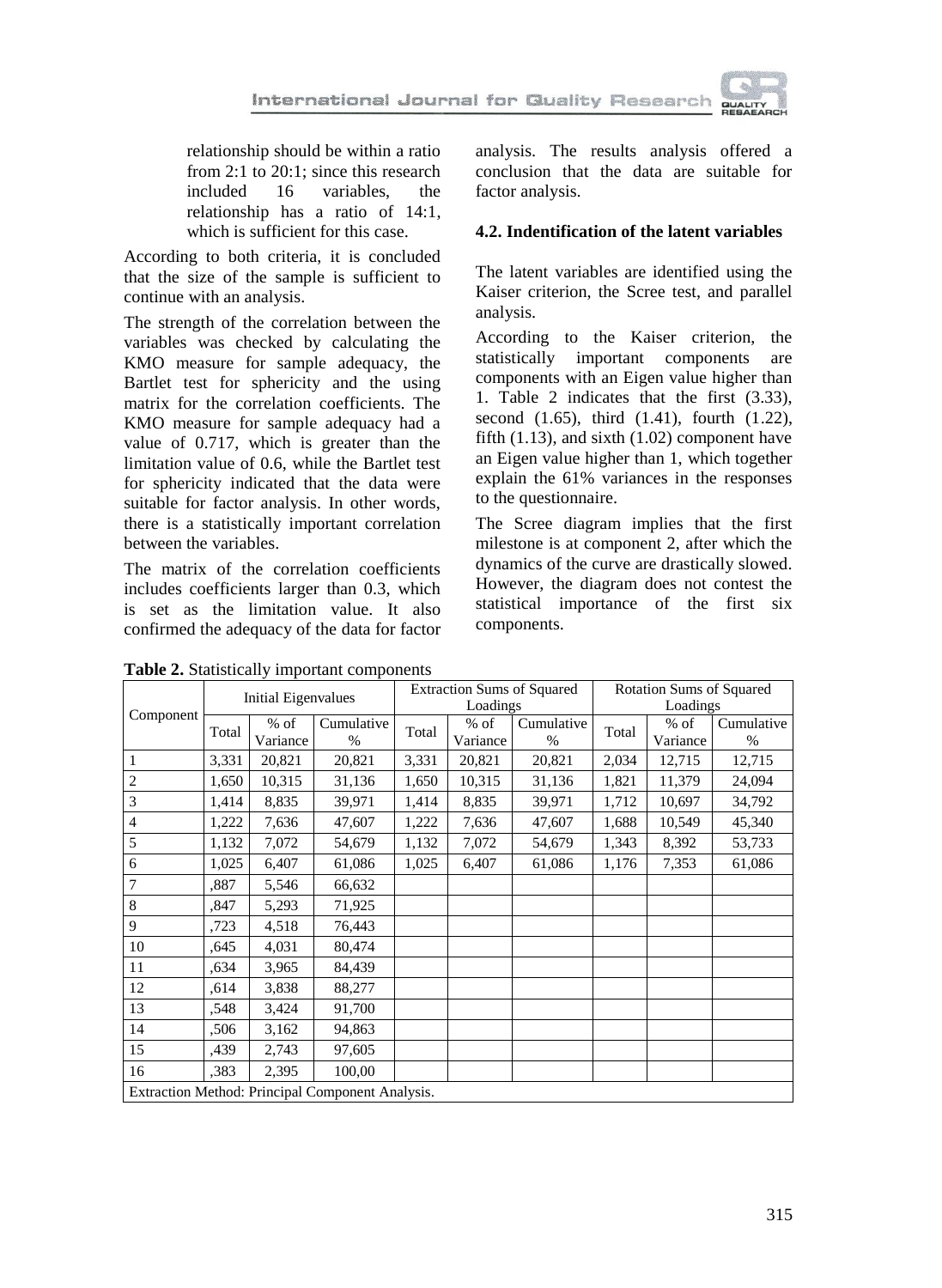

A parallel analysis was conducted using a Monte Carlo simulation with the following parametres: 16 variables, 227 units, and 1000 iterations. The simulation was provided usingtheMonte Carlo PCA software for<br>Parallel Analysis v2.3, whichwas Parallel Analysis v2.3, whichwas downloaded from the link (http://download.cnet.com/Monte-Carlo-CA-

for-Parallel-Analysis/3000-2053\_4-753322 56.html on 12th of April 2014).

The criterion for the selection of a component whose Eigen value is larger than value obtained by the Monte Carlo simulation.The following results were obtained during the research (Table 3).

| Component        | Eigen | Random Eigen |
|------------------|-------|--------------|
| 1                | 3,331 | 1,4853       |
| $\boldsymbol{2}$ | 1,650 | 1,3772       |
| 3                | 1,414 | 1,2985       |
| 4                | 1,223 | 1,2222       |
| 5                | 1,132 | 1,1688       |
| 6                | 1,025 | 1,1116       |
| $7\phantom{.0}$  | ,887  | 1,0568       |
| 8                | ,847  | 1,0067       |
| 9                | ,723  | 0,9563       |
| 10               | ,645  | 0,9071       |
| 11               | ,634  | 0,8586       |
| 12               | ,614  | 0,8121       |
| 13               | ,548  | 0,7643       |
| 14               | ,506  | 0,7137       |
| 15               | ,439  | 0,6592       |
| 16               | ,383  | 0,5947       |

| <b>Table 3. Parallel analysis</b> |  |
|-----------------------------------|--|
|-----------------------------------|--|

The results of the parallel analysis indicate that the Eigen values of components 1, 2, 3,and 4 were greater than randomly obtained Eigen value. Therefore, it is assumed that there are four latent variables. The abovementioned analysis will be used for the verification of a model which includes four latent variables.

### **4.3. Verification of latent variables**

This decision is verified by repeated analysis, in which the number of factors was fixed to four. Thechosen four factors explained 48% of the variations, of which component 1 makes 14%, component 2 – 12%, component  $3 - 11\%$ , and component 4  $-11\%$ .

According to the matrix obtained by the rotation, it can be seen that the influence of component 1 is strong, especially for answers to questions 15, 7, and 16. Component 2 has a strong influence on questions 13, 14, and 12, and a weaker influence on question 6. Component 3 has a strong influence on questions 10, 8, 11, and 9, and a weaker influence on question 3. Component 4 implies on a strong influence on questions 2, 1, 4, and 5.The items are divided into four groups with a minimum overlap between the variables the and high value of the indicators, which indicates that the chosen components are mutually independent (Table 4).

Table 5 – Communalities showing that the latent variables statistically importantly explain the variability of responses, except for the case of item 6, which means that those are good represents of the analyzed group of items (Table 5).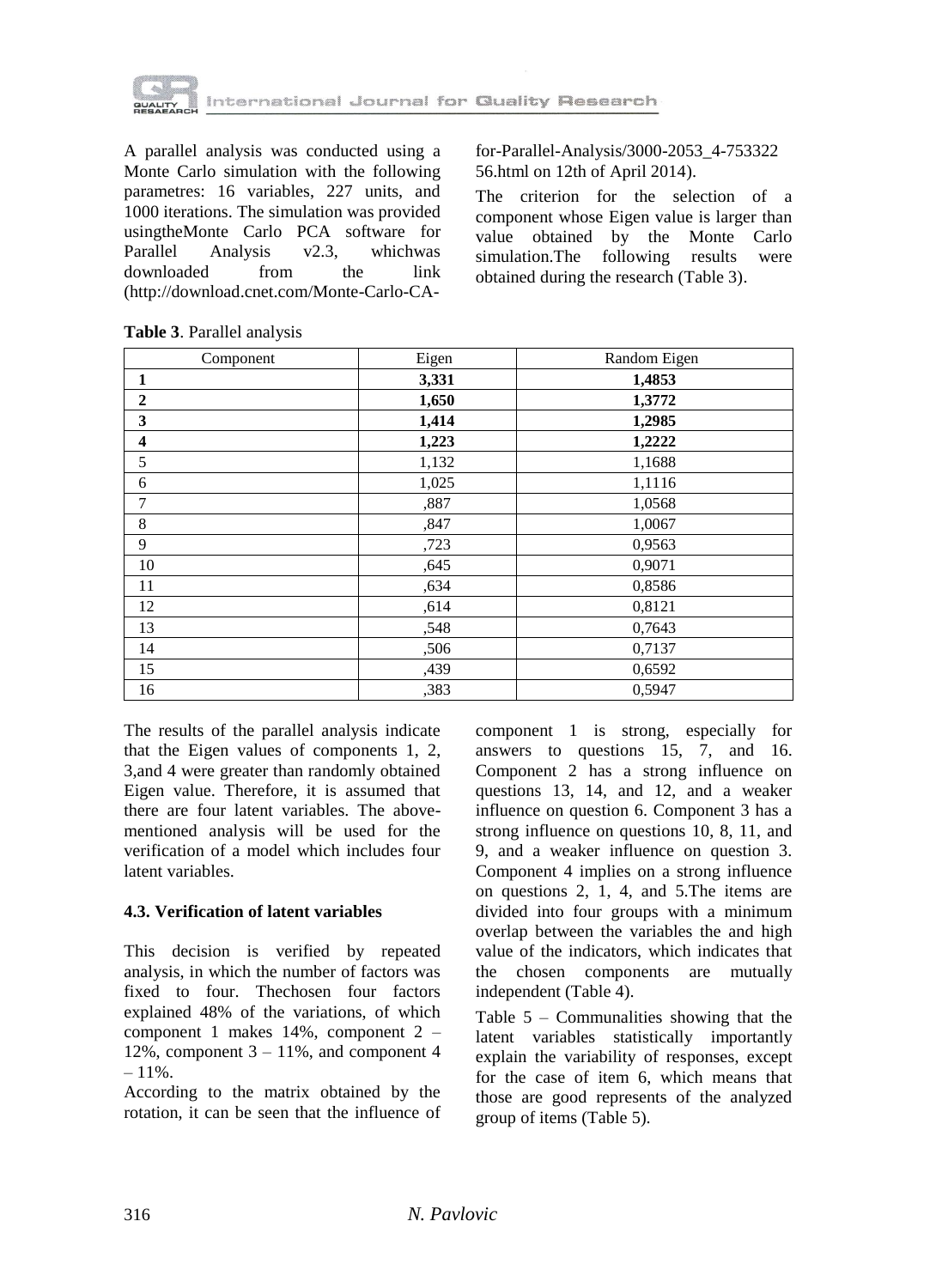

|                                                                          |              | $%$ of |               |                |          |
|--------------------------------------------------------------------------|--------------|--------|---------------|----------------|----------|
| Items                                                                    | $\mathbf{1}$ | 2      | $\mathcal{R}$ | $\overline{4}$ | Variance |
| I listen very carefully to the ideas of others<br>before making decision | ,738         |        |               |                | ,509     |
| I listen closely to the ideas of those who<br>disagree with me           | ,711         |        |               |                | .571     |
| I admit my mistakes to others                                            | ,606         |        |               |                | .387     |
| I accept the feelings I have about myself                                |              | .710   |               |                | .364     |
| My morals guide what I do as a leader                                    | ,427         | ,640   |               |                | ,505     |
| I rarely present "false" front to others                                 |              | .626   |               |                | ,187     |
| I do not allow group pressure to control me                              |              | ,342   |               |                | ,576     |
| know<br>people<br>Other<br>where<br>I<br>standcontroversial issues       |              |        | .630          |                | ,420     |
| I let others know qho I truly am as a person                             |              |        | ,571          |                | ,495     |
| I don't emphasize my own point of view at<br>the expense of others       |              | ,409   | ,566          |                | ,438     |
| I seek feedback as a way of understanding<br>who I really am as a person | ,415         |        | .562          |                | .504     |
| I seek others opinions before making up<br>my own mind                   | .378         |        | ,407          |                | ,457     |
| My action reflect my core values                                         |              |        |               | .733           | .587     |
| I can list my three greatest weaknesses                                  |              |        |               | .650           | ,600     |
| I openly share my feelings with others                                   |              |        |               | ,542           | ,600     |
| I can list my three greatest strenghts                                   |              | ,397   |               | ,542           | ,415     |
| Eigen vrednost                                                           | 3,331        | 1,650  | 1,414         | 1,222          |          |
| % of Variance                                                            | 13,586       | 11,822 | 11,191        | 11,009         |          |

|          |  |  | Table 4. Matrix weight factor and correlation of variables with verimax rotation four-factor |  |  |  |  |
|----------|--|--|----------------------------------------------------------------------------------------------|--|--|--|--|
| solution |  |  |                                                                                              |  |  |  |  |

### **Table 5.** Communalities

|           | Initial | Extraction |
|-----------|---------|------------|
| $p_1$     | 1,000   | ,509       |
| $p_2$     | 1,000   | ,571       |
| $p_3$     | 1,000   | ,387       |
| $p_{-}4$  | 1,000   | ,364       |
| $p_5$     | 1,000   | ,505       |
| $p_6$     | 1,000   | ,187       |
| $p_7$     | 1,000   | ,576       |
| $p_8$     | 1,000   | ,420       |
| $p_9$     | 1,000   | ,495       |
| $p_{-}10$ | 1,000   | ,438       |
| $p_{11}$  | 1,000   | ,504       |
| $p_{12}$  | 1,000   | ,457       |
| $p_13$    | 1,000   | ,587       |
| $p_1$ 14  | 1,000   | ,600       |
| $p_{15}$  | 1,000   | ,600       |
| $p_{16}$  | 1,000   | ,415       |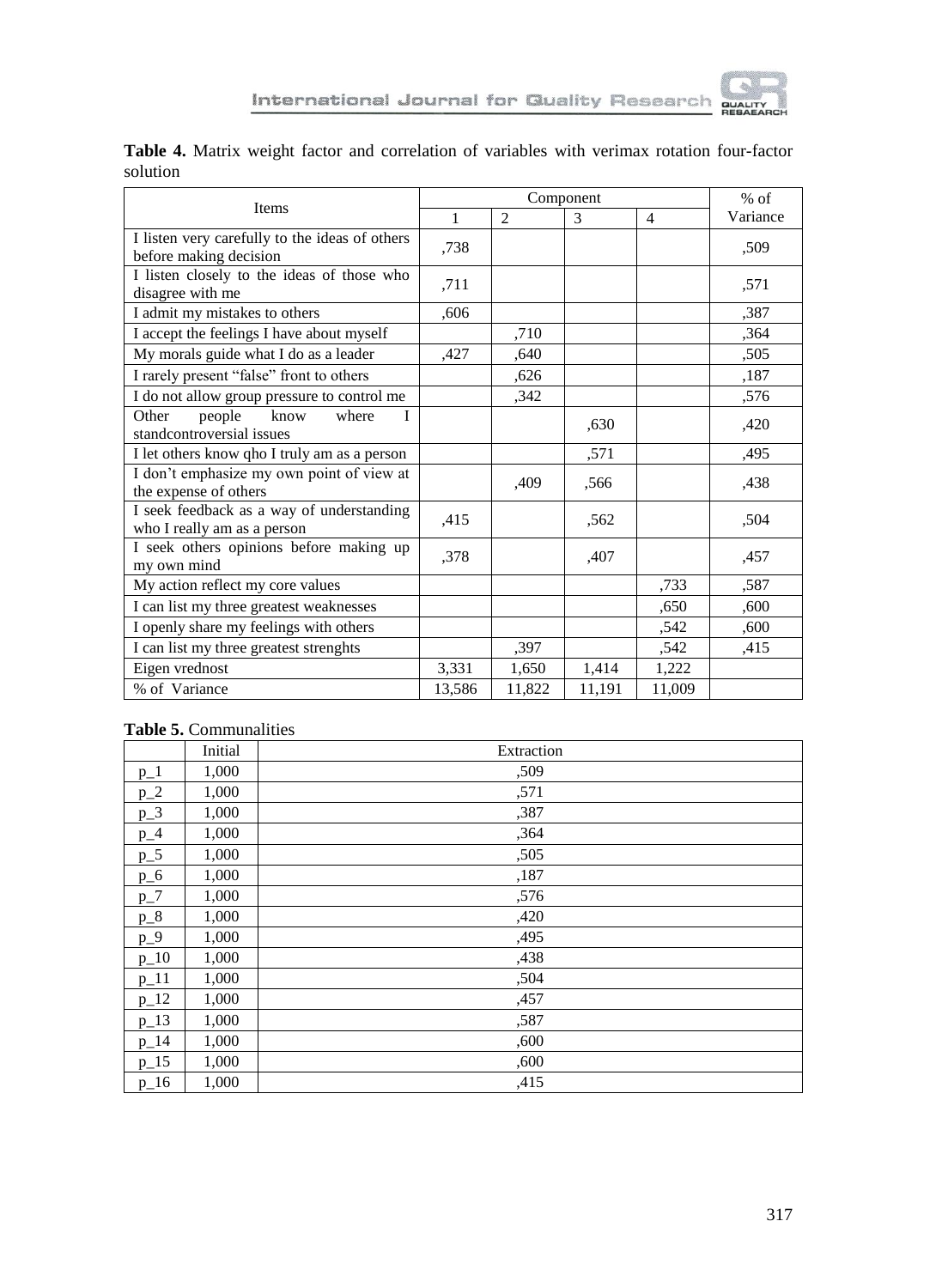



**Figure 1.** Model of Authentic Leadership in Organizational Institutions

The analysis revealed four constructs: communication-conformism, selfconsciousness, self-discovery andselfconcept (Figure 1).

# **5. Disscusion**

The main objection of the research is to determine the character of authentic leadership in educational institutions in the former Yugoslav republics using the abovementioned factors. Common findings indicate trends which could be helpful when defining the authentic style of a leader at a school.

A factor analysis was used for the development of four factors which describe authentic leadership. Individually, these factors are not significant. Together, they create abasis for authentic leadership in educational institutions.

The first factor is called a communicationconformist which originates from the need for communication and the responsibility of the educational institution. Directors are caught in the net of social influence. They react by changing their behavior and conform with others" expectations. Since the positionof school director involves increased responsibility, researches have shown that responsibility leads to increased conformism. Conformism provides approval by the group, and the needs for normative conformism (the need to be accepted and liked by others) are satisfied (Quinn and Schlenker, 2002). Fostering this factor provides the possibility for authentic directors to carefully listen to others" ideas of before decision making. Also, directors carefully listen to the ideas of those who have different opinions from them. Druker (2004) claimed that the most important traits for the effective work of directors are readiness and the ability to listen. Everybody can listen. Also, Druker (2004) claimed that a good decision is made if someone disagrees with the director during the decision-making process. Since they are responsible for decision making, directors are afraid to fail to fulfil the group"s expectations. This factor is similar to the factor of balanced processing developed by Walumbwe *et al.* (2008).

The second factor is known as selfconsciousness. Although this term indicates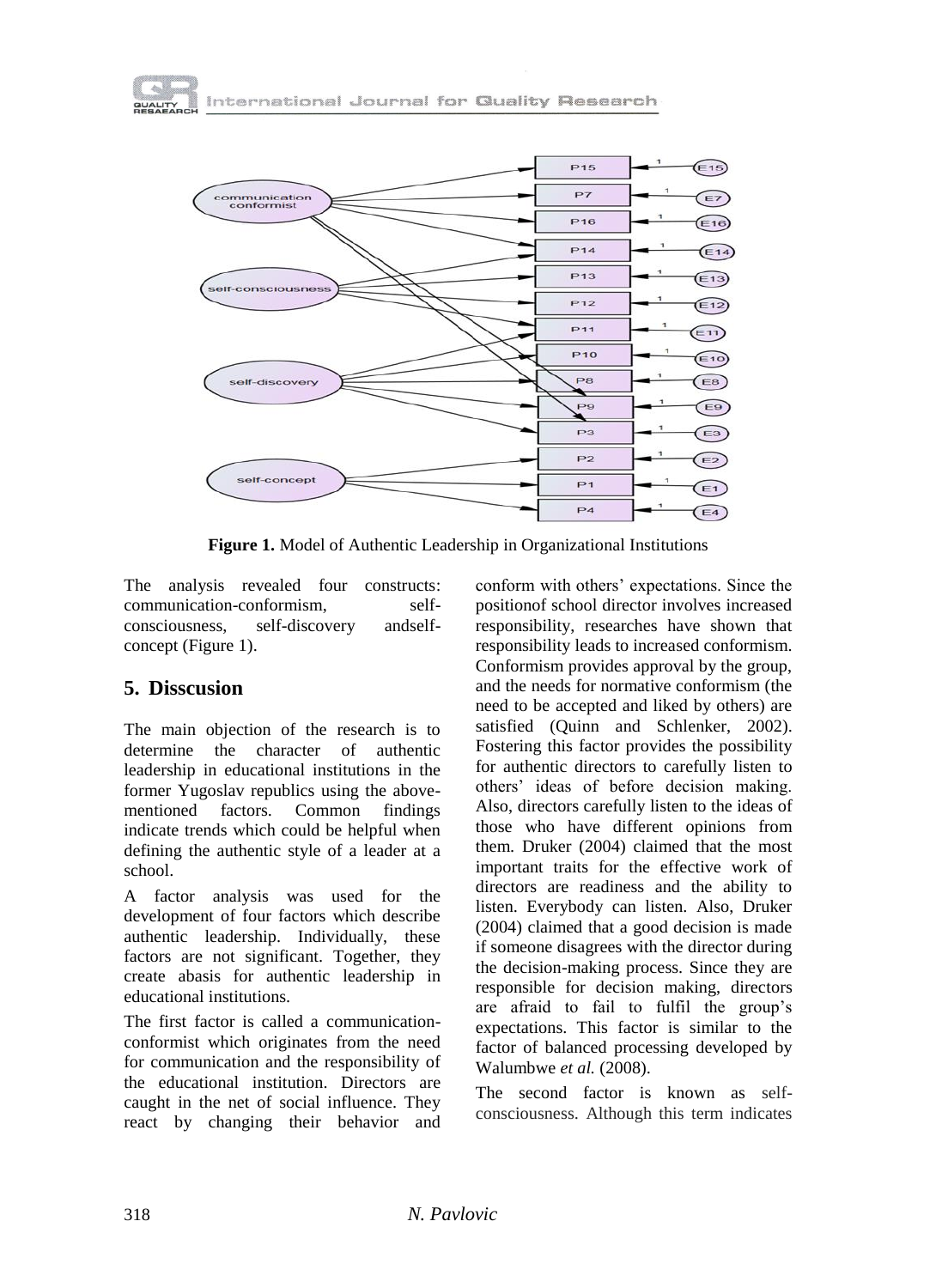

a preoccupation withone'sownpersonality, it implies the fact that someone is aware of one"s own actions – aware of oneself as an individual (Aronson, 2013).When Simon (2004) explained Private self-consciousness, he meant a personality in which a continuous tendency for introspection and investigation of the inner world and feelings exist. Directors of educational institutions understand themselves in this way and accept feeling this way. Their moral guidance is what they do as leaders, and they rarely show bad ethics to others. This factor is similar to factors of self-awareness and the internalized moral perspective by Walumbwa *et al*. (2008).

The third factor is self-discovery. It indicates an action or process of acknowledging our abilities, character, and feelings. When someone has knowledge about him/herself, it provides the opportunity to live according to higher values and positive contributions to the world (Tartakovsky, 2014). In this way, people are more open to each other and are ready to give love and support. When people are aware of their own priorities and perspective, they can make an intentional decision which will have a positive influence on others and themselves. In this case, directors allow other people to know them as people. People are constantly seeking answersas to what directors really are. Directors with a high level of self-discovery do not emphasize their attitude on behalf of others. They subordinate their ego to the tasks which should be carried out. This factor has similar features with a factor known as the internalized moral perspective, which is claimed by the research of Walumbwa *et al.* (2008). Also, there are many similarities when explaining the practical approach as defined by George (2003).

The fourth factor is known as self-concept. This factor is a concept of self-realization. In other words, it is someone"s knowledge about who he/she is (Aronson *et al.*, 2013). Self-concept includes experience and value content which activate self-awareness.The

main influence on the forming of selfconceptis provided by the organizational culture in which the personality is developed (House *et al.*, 1997; Schein, 2010; Pavlovic, 2013). Directors with a high level of selfconcept know their greatest advantages and weaknesses. Their actions and decisions mostly indicate their core values. This factor is very similar to factor self-awareness which is explained by (Walumbwa *et al.,* 2008; Lukasinski, 2013; Tarí and Saizarbitoria, 2012). It includes the way someone thinks about himself/herself. Also, practical authentic leadership as defined by Terry (1993) relies on self-concept. There is opinion that self-concept is the basis of each person which motivates all activities. James (1890) claimed that self-concept and selfawareness are compatible and mutually dependent. While self-concept is the knowledge of who we are, self-awareness is an act of someone thinking about himself/herself. This is one way of concluding that a person firstly develops self-concept and then self-awareness.

The four above-mentioned factors can be used as a definition of authentic leadership. A definition of authentic leadership could start from the claim that authentic leadership is a behavior pattern which relies on and promotes a positive ethical climate and positive psychological capacities while using the leader"s help to foster communication conformism, self-consciousness, selfdiscovery, and self-concept in his/her relationship with their followers.This definition is different from the definition given by Walumbwa *et al.* (2008), since they defined other components in their research.

At the end of this discussion, the question is whether this model of authentic leadership is more efficient than the model presented by Walumbwa *et al.* (2008) can be suggested. Researches through which models are developed are conducted in totally different organizational cultures. Also, the respondents were different: This research included leaders, while the research by Walumbwa *et al.* (2010) included followers.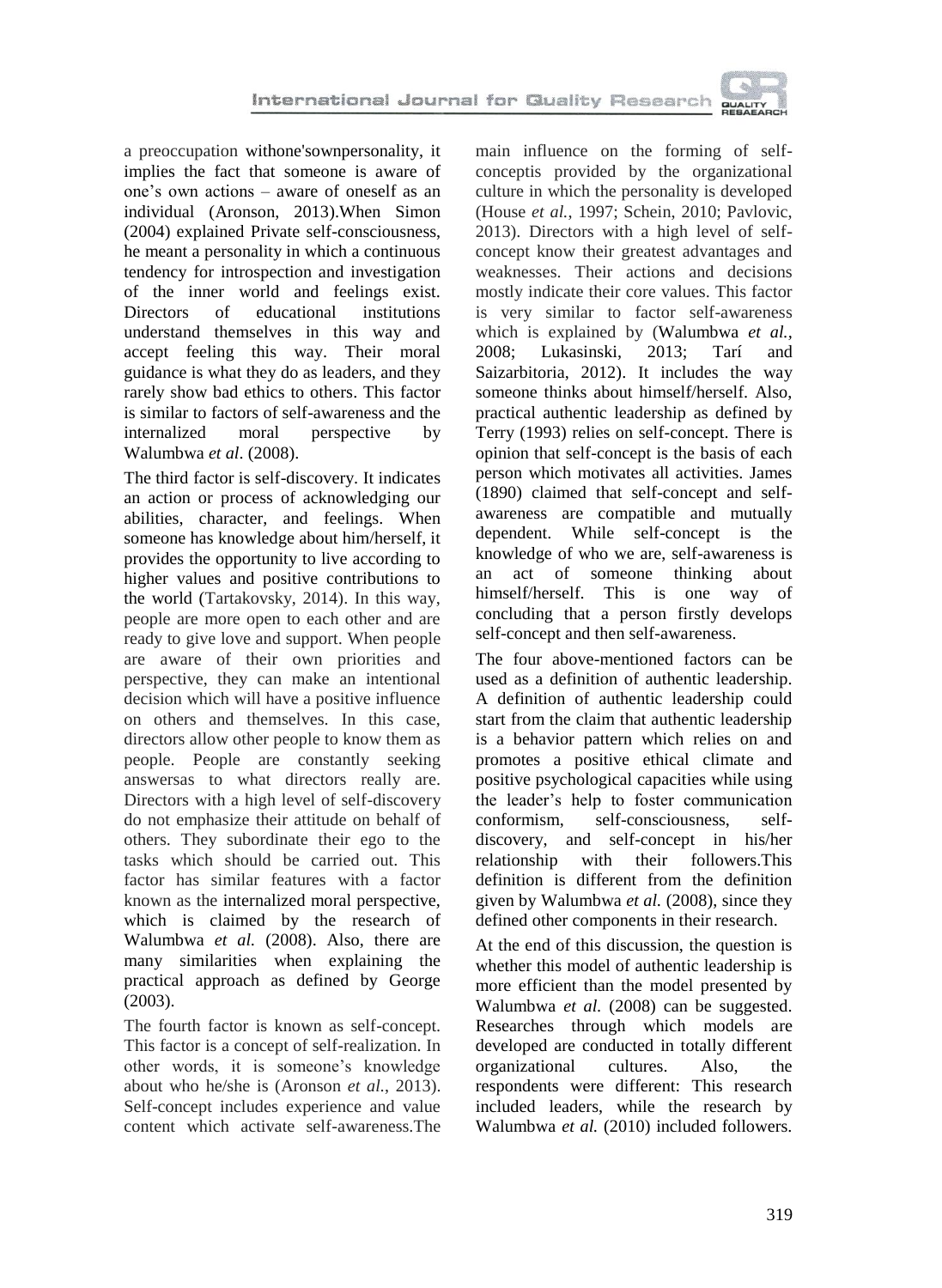

It offers an opportunity to claim that each organizational culture will have its own specific authentic leadership.

It seems that estimations of the concept of authentic leadership would be more reliable if further researchis aimed at the behavior of leaders as well as research on leaders and followers. Also, new research needs to include the influence of organizational cultures.

#### **6. Conclusions**

There is no common model of authentic leadership. Authentic leaders in educational institutions have specific behavior separate from their followers. Such behavior is recognized through communicationconformism, self-consciousness, selfdiscovery and self-concept. Leaders can

achieve a high level of authenticity by fostering and supporting these factors.

This concept of leadership is different than the model by Walumbwa *et al.* (2008), who emphasized four important factors for authentic leaders: Self-awareness, relational transparency, internalized moral perspective,<br>and balanced processing. Differences and balanced processing. Differences between these two models of authentic leadership have developed due to the use of different samples. This research included leaders who were directors of educational institutions in the former Yugoslav republics of Serbia, Montenegro and the Republic Srpska. Walumbwa *et al.* (2008) used followers from Kenya, the USA, and China for their sample. The second reason lies in the character of the organizational culture of the region where the research is conducted.

### **References:**

Aronson, E., Vilson, T., & Akert, R. (2013). *Socijalna psihologija*. Beograd: Mate.

- Avolio, B., Gardner, W., & Walumbwa, F. (2007). Authentic Leadership Questionnaire ALQ Version 1.0. Retrieved from http://*www.mindgarden.com*
- Avolio, B. J., & Gardner, W. L. (2005). Authentic leadership development: Getting to the root of positive forms of leadership. *Leadership Quarterly, 16*(3), 315–338.
- Avolio, B. J., Gardner, W. L., Walumbwa, F. O., Luthans, F., & May, D. R. (2004). Unlocking the mask: a look at the process by which authentic leaders impact follower attitudes and behaviors. *The Leadership Quarterly, 15*, 801-823.
- Avolio, B. J., Walumbwa, F. O., & Weber, T. J. (2009). Leadership: Current theories, research, and future directions. *Annual Review of Psychology, 60*, 421–449.
- Azanza, G., Moriano, J. A. & Moler, F. (2013). Authentic leadership and organizational culture as drivers of employees" job satisfaction. *Journal of Work and Organizacional Psychology, 29*(2), 45-50
- Bass, B. M., & Steidlmeier, P. (1999). Ethics, character, and authentic transformational leadership. *The Leadership Quarterly, 10*, 181–217.
- Bento, A., & Ribeiro (2013). Authentic Leadership in School Organizations, *European Scientific Journal, 9*(31), 121–130.
- Chan, A. (2005). Authentic leadership measurement and development: Challenges and suggestions*.* In W. L. Gardner, B. J. Avolio, F. O. Walumbwa (Eds.), *Authentic leadership theory and practice: Origins, effects, and development*. Oxford: Elsevier Science, 227–251.
- Domović, V. (2004). *Školsko ozračje I učinkovitost škole*. Zagreb: Naklada Slap.
- Drucker, P. (2004). *The Daily Drucker*. NY: Harper Collins Publisher.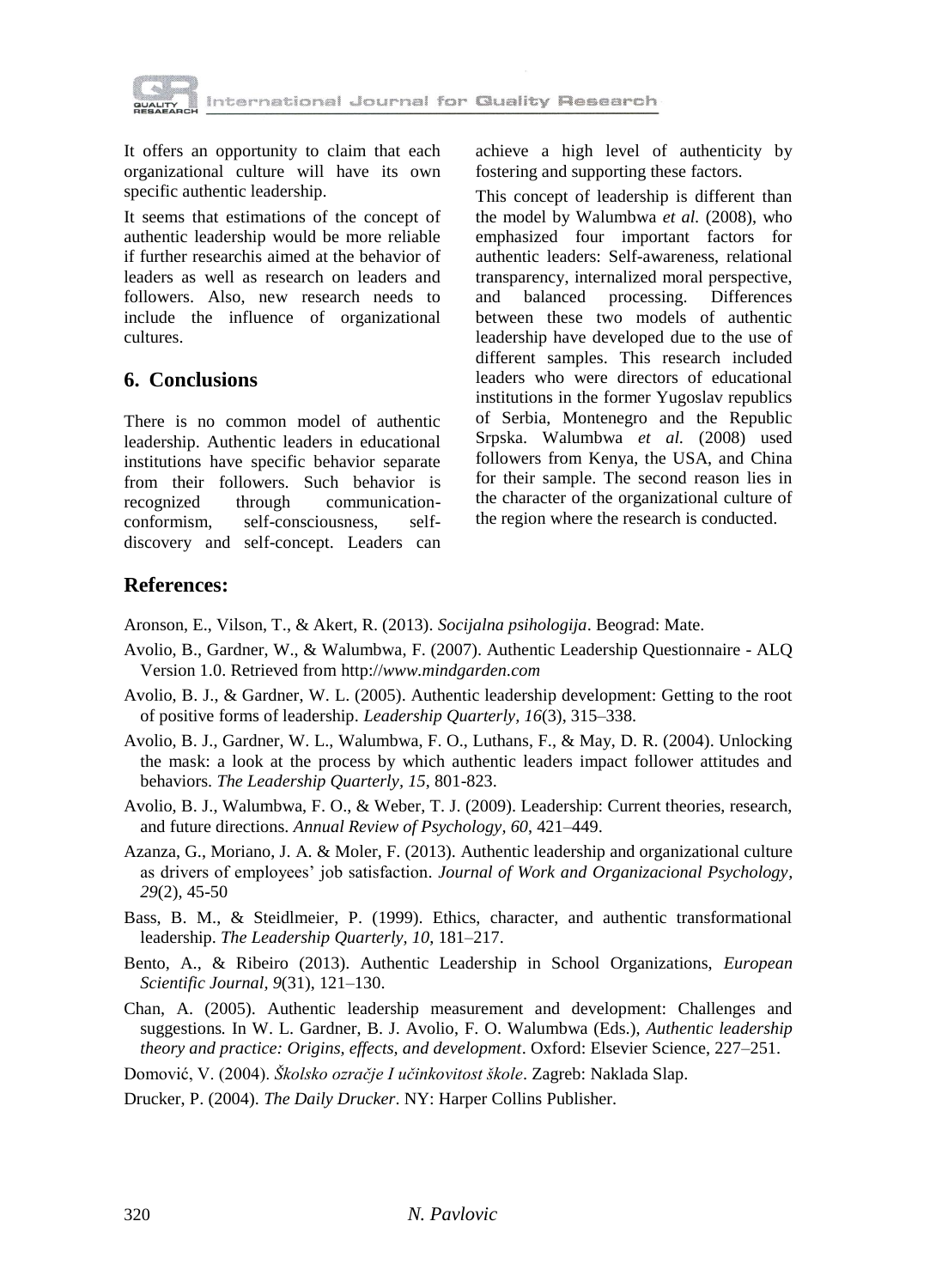

- Eagly, A. H. (2005). Achieving relational authenticity in leadership: Does gender matter? *Leadership Quarterly, 16*, 459–474.
- Gardner, W., Avolio, B., Luthans, F., May, D., & Walumbwa, F. (2005). Can you see the real me? A self-based model of authentic leader and follower development. *The Leadership Quarterly, 16*, 343–372.
- Gardner, W. L., Avolio, B. J., & Walumbwa, F. O. (2005)*.* Authentic leadership development: Emergent trends and future directions. In W. L. Gardner, B. J. Avolio & F. O. Walumbwa (Eds.), *Authentic leadership theory and practice: Origins, effects, and development*. Oxford: Elsevier Science, 387–406.
- George, B. & Sims, P. (2007). *True north: Discover your authentic leadership*. San Francisco: Jossey-Bass.
- George, B. (2003). *Authentic leadership: Rediscovering the secrets to creating lasting value*. San Francisco: Jossey-Bass.
- Hofstede, G. & Hofstede, G. J. (2005). *Cultures and organizations, software of the mind: intercultural cooperation and its importance for survival, 2nd ed*. New York: McGraw-Hill.
- House, R. J., Wright, N. S. & Aditya, R. N. (1997). Cross-cultural research on organizational leadership: a critical analysis and a proposed theory. In P. C. Earley & M.Erez (Eds.), *New perspectives on international industrial and organizational psychology.* San Francisco, CA: Lexington Press, 535–625.
- Ilies, R., Morgeson, F. P., & Nahrgang, J. D. (2005). Authentic leadership and eudaemonic well-being: understanding leader–follower outcomes. *The Leadership Quarterly*, *16*, 373– 394
- James, W. (1890). *The principles of psychology*. New York: Henry Holt.
- Kernis, M. H. (2003). Toward a conceptualization of optimal self-esteem. *Psychological Inquiry, 14*, 1–26.
- Lukasinski, W. (2013). Self-Assessment as a source of knowledge in the process of an organisation improvement. *International Journal for Quality Research, 7*(3), 3–14.
- Mojtahedzadeh, R., & Izadi, R. (2013). Achieving organizational effectiveness through tqm principles in developing industry: a case study of palm oil merchandising business in cross river STATE. *International Journal for Quality Research, 7*(2), 221–232.
- *Monte-Carlo-PCA (n.d.)*. Retrieved from: http://http://download.cnet.com/Monte-Carlo-PCAfor-Parallel-Analysis/3000-2053\_4-75332256.html
- Nikolic, V. & Nastasic, A. (2010). Organizational Culture as Significant Factor in implementation of TQM - experience in Serbian Economy. *International Journal for Quality Research*, *4*(1), 59–69.
- Northouse, P. (2013). *Leadership-Theory and Practice, Sixt Edition*. UK: SAGE Publications Ltd.

Opatokun, K, Hasim, C., & Hasan, S. (2013). Authentic Leadership in Higher Learning Institution: a Case Study of International Islamic University Malaysia (IIUM). *International Journal of Leadership Studies, 8*(1), 44–60.

Pavlovic, N. (2013). *Savremene koncepcije liderstva i organizaciona kultura*. Djura Jaksic, Raca.

Quinn, A., & Chlenker, B. (2002). Can accountability produce independence? Goals as determinats of the impact of accountability on conformity. *Personality and Social Psychology Bulletin, 28*, 472–483.